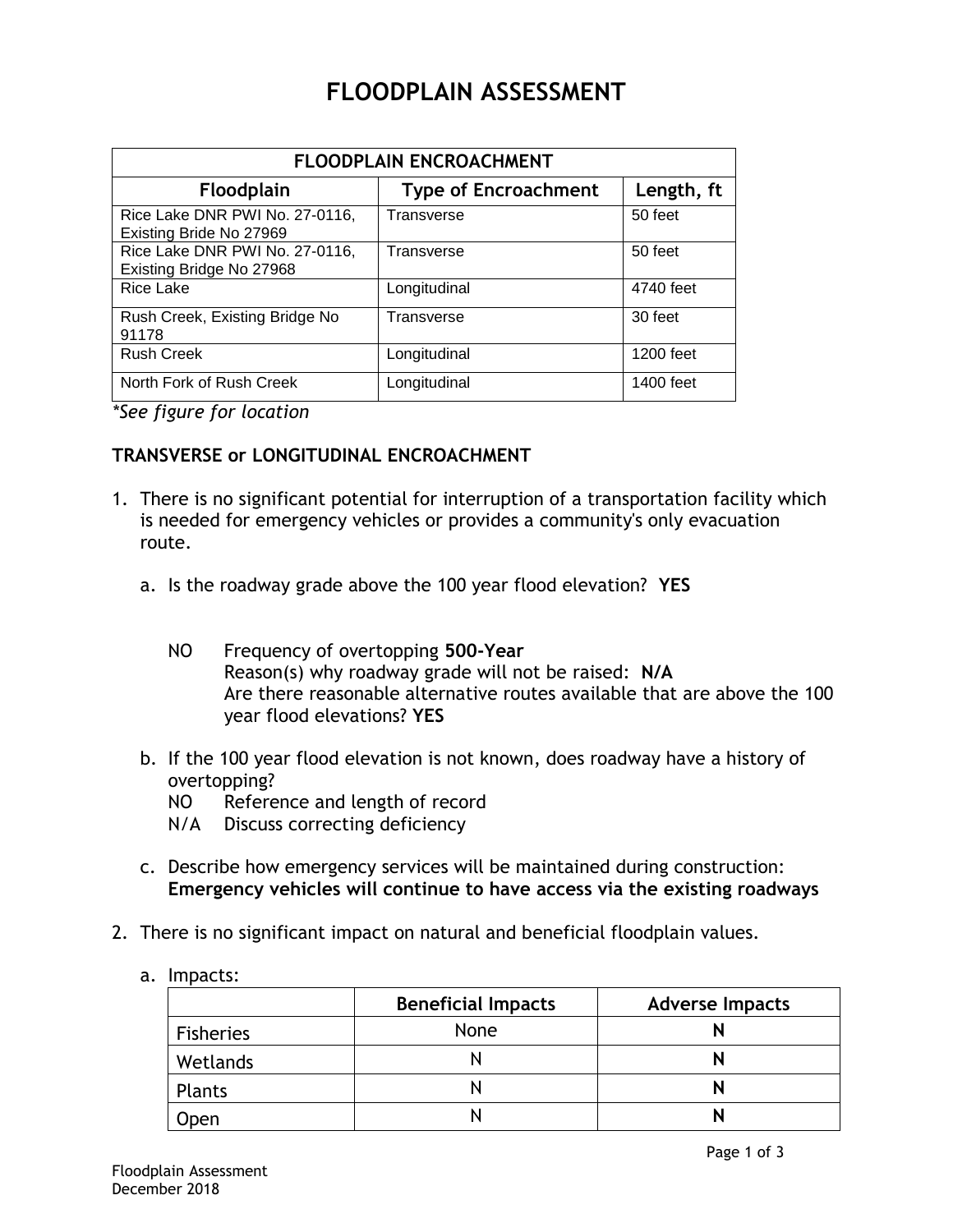| Space/Aesthetics                     |   |  |
|--------------------------------------|---|--|
| <b>Public Access</b><br>(boat/canoe) | Ν |  |
| <b>Channel Changes</b>               | Ν |  |
| <b>Boat Passage</b>                  | Ν |  |
| Threatened/Endang<br>ered Species    | Ν |  |
| <b>Water Quality</b>                 | Ν |  |
| Other                                | Ν |  |

b. Minimization/Mitigation Measures: Wetland impacts due to the project will be mitigated. Water quality best management practices will be provided for the project impervious.

**Project will be in compliance with all permit requirements, including NPDES, SWPPP, Minnesota DNR, and US Army Corps of Engineers.**

- 3. There is no significant increased risk of flooding.
	- a. Does the project result in any headwater or tailwater elevations that would endanger life or property? **NO**

Stage Increase **N/A**

- b. Are there any special hydraulic features? What is their purpose? **N/A**
- 4. The project will not support and/or result in incompatible floodplain development.

Reason(s) why project will not cause incompatible floodplain development:

- No significant increased risk of flooding will result.
	- o There are no known flooding problems at the Rush Creek or Rice Lake crossings.
	- o There is no apparent flood damage potential upstream because no changes are proposed to the existing bridges
	- $\circ$  No significant change in the headwater or tailwater elevations will result. The floodplain impacts due to Brockton interchange will be mitigated at 1:1 in accordance with local ordinances.
- This project should not result in any incompatible floodplain development.
	- $\circ$  Dayton, Rogers, and Maple Grove have floodplain ordinances that regulate floodplain development. The ordinances conform to the MnDNR floodplain management guidelines.

The project involves widening the highway corridor to add lanes on its existing alignment, avoiding encroachment into the floodplain is nearly impossible given the proximity of the floodplain. The proposed improvements are not expected to result in significant impacts to